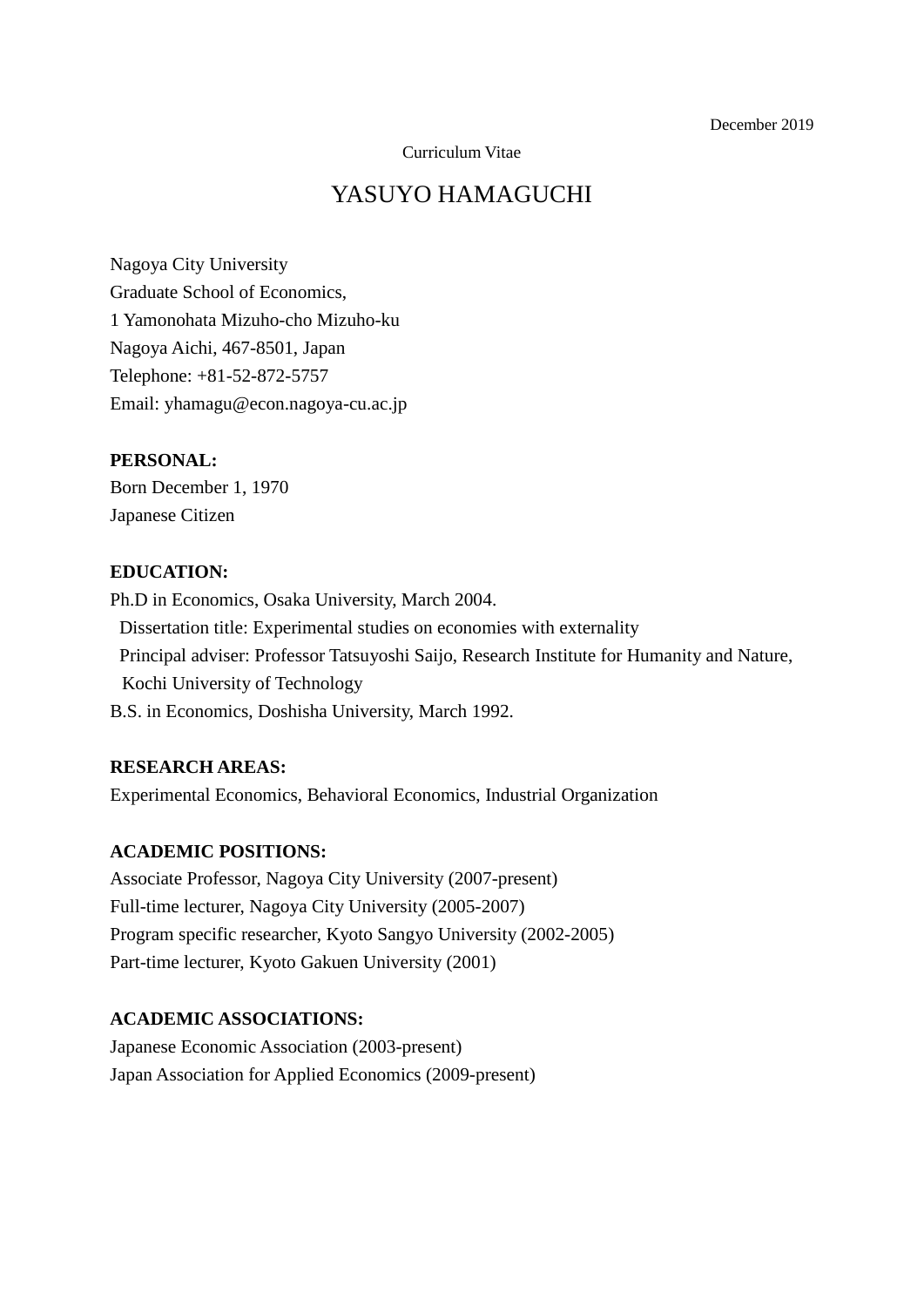#### **REFEREED PUBLICATIONS:**

Feltovich, Nick and Yasuyo Hamaguchi, "The effect of whistle-blowing incentives on collusion: an experimental study of leniency programs," *Southern Economic Journal*, vol.84,pp.1024-1049, 2018.

Hamaguchi, Yasuyo, Toshiji Kawagoe and Aiko Shibata, "Group size effects on cartel formation and the enforcement power of leniency programs," *International Journal of Industrial Organization*, vol. 27, pp.145-165, 2009.

Cadsby, Bram, Yasuyo Hamaguchi, Toshiji Kawagoe, Elizabeth Maynes and Fei Song, "Crossnational gender differences in behavior in a threshold public goods game: Japan versus Canada," *Journal of Economic Psychology*, vol.28, pp.242-260, 2007.

Hamaguchi, Yasuyo, Satoshi Mitani and Tatsuyoshi Saijo, "Does the Varian mechanism work?- -emissions trading as an example," *International Journal of Business and Economics*, vol. 2, pp.85-96, 2003.

# **OTHER PUBLICATIONS:**

Hamaguchi, Yasuyo, "The effect of leniency programs: experimental economic approaches," *Okayama Economic Review,* vol. 47, pp. 123-139, 2016. (In Japanese)

Hamaguchi, Yasuyo, "The mixed effect of voluntary revelation: evidence from threshold public Goods Game Experiments," in Developments on Experimental Economics, New Approaches to Solving Real-World Problems, Lecture Notes in Economics and Mathematical Systems, vol. 590, pp163-167, 2007.

Hamaguchi, Yasuyo, "Does observation of others affect people's cooperative behavior? an experimental study on threshold public goods games," *Osaka Economic papers,* vol. 54, pp.46- 81, 2004.

Hirota, Shinichi, Tatsuyoshi Saijo, Yasuyo Hamaguchi and Toshiji Kawagoe, "Experimental finance – an experimental study on takeover mechanism," *Financial Review*, vol. 53, pp. 58- 83, 2000. (In Japanese)

#### **DISCUSSION PAPERS:**

Hamaguchi, Yasuyo, Toshiko Ishikawa, Masayuki Ishimoto, Yuji Kimura and Tadanobu Tanno, "An experimental study of procurement auctions with leniency programs, Competition Policy Research Center, Fair Trade Commission of Japan, 24-E, 2007.